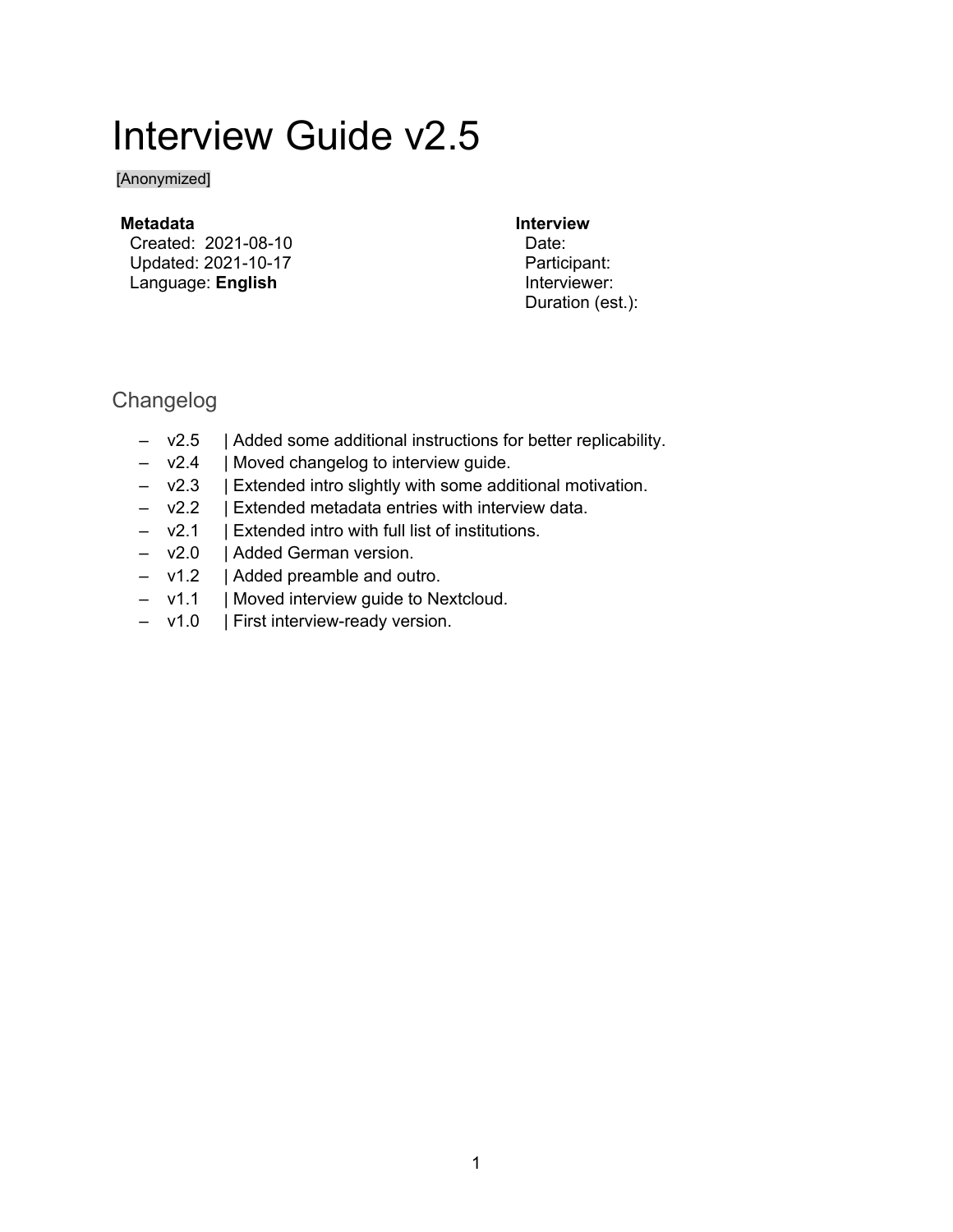#### [General Greeting of Participant]

#### Intro

- **Thanks**: Thank you very much forr offering your valuable time for this interview. We are very grateful for your contribution.
- **Ready**: Are you ready to start the interview?
- **Structure**: First of, I am going to talk about the context and data handling, and if you agree with everything, we would then start with the interview.

# **Context**

- **We**: We are a researchers at [Anonymized]
- **Our research**: focuses on the area [Anonymized]
- **In the past**: Open Source Projects as data source.
- Open Source code and projects are at the foundation of many software ecosystems. Open Source also has unique challenges, such as changing contributors and trust requirements.
- **Now**: "How can we empower open source contributors to build more secure projects."
- This interview as a start/exploration of internal processes and decisions often not visible at the repository level.
- For this interview:
	- $\circ$  We are not judging security or privacy of a project, we are just interested in the underlying structures and processes.
	- $\circ$  Projects are often very complex, if you don't know the answer, just say "next".
	- $\circ$  We are not just interessted in structures, but also your personal opinions and experiences.
- **Questions?** Any questions about this interview context?

#### **Consent**

- **Voluntary**: Your responses in this interview are entirely voluntary, and you may refuse to answer any or all of the questions in this interview.
- **Duration**: Duration of the interview depends a bit on the duration of your answers,in our experience so far about 30 to 45 minutes.
- We will fully anonymize you and your projects in any publication and only include short quotes.
- We will send you a preprint before a potential publication, so you can veto quote usage etc.
- **Recording**: We would like to record this interview so that we can transcribe the answers later
	- $\circ$  The recording will be destroyed when we transcribed the answers (a few days)
	- $\circ$  The transcripts will be destroyed after analysis (a few months)
- **Questions?** Any more questions about data handling or recording?
- "The recording is now on"
- **Restate** consent question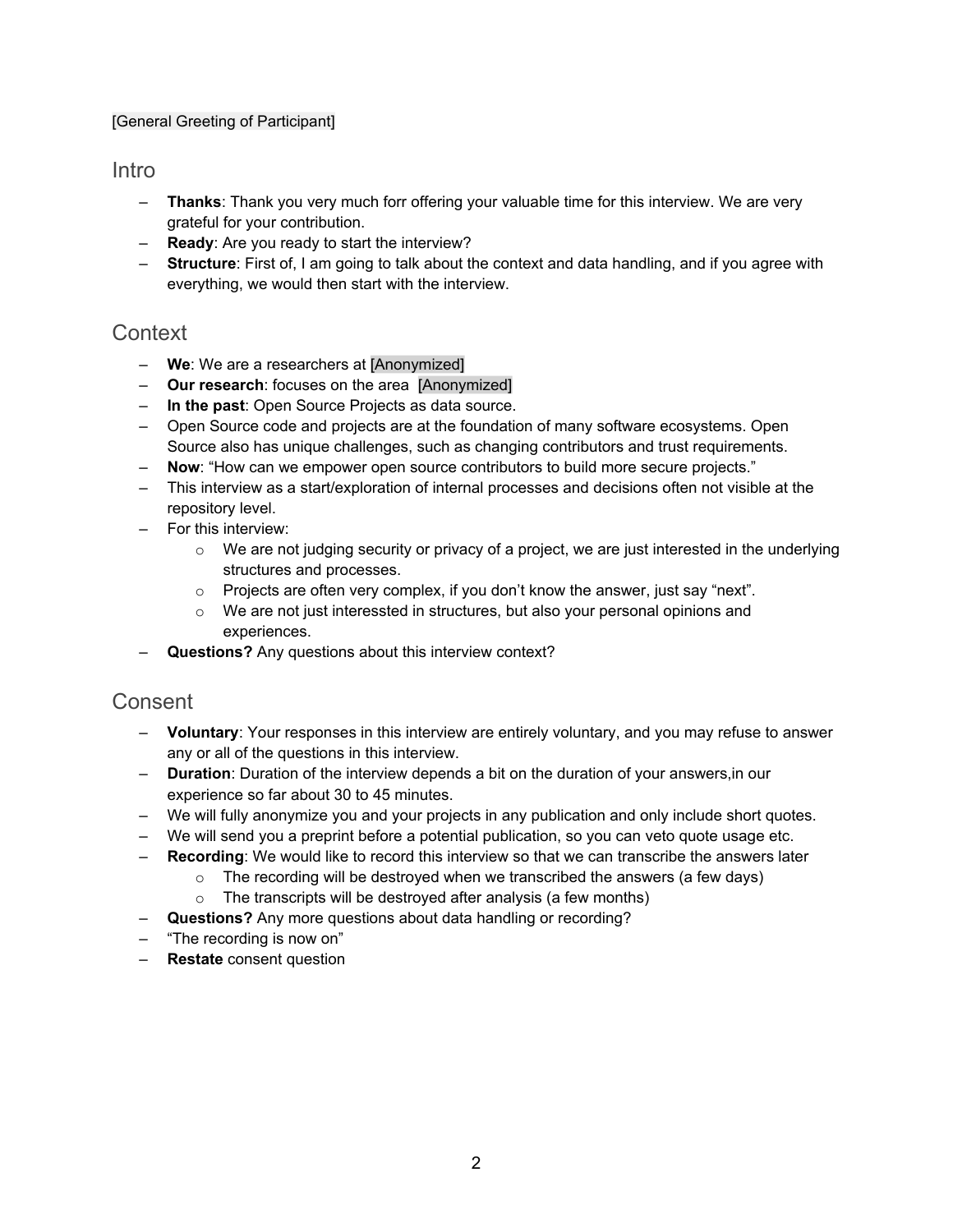□ S1 Project & Demographics

[Check project(s) beforehand]

| Notes:     |                                                                                                |  |
|------------|------------------------------------------------------------------------------------------------|--|
|            |                                                                                                |  |
|            |                                                                                                |  |
|            |                                                                                                |  |
|            |                                                                                                |  |
|            |                                                                                                |  |
|            | S1Q1 Project: Can you tell us a bit about the [project(s)] you are involved in?                |  |
|            | <b>Follow-Ups:</b><br>□ S1Q1.1 About: What is the project about? What is it's purpose?         |  |
|            | □ S1Q1.2 Age: When was the project created?                                                    |  |
|            | $\Box$ S1Q1.3 Contributors: How many regular contributors does the project have?               |  |
|            | □ S1Q1.4 Connection: How do contributors know each other? (Virtually,                          |  |
|            | Personally)                                                                                    |  |
|            | □ S1Q1.5 Distribution: How are the contributors distributed geographically?                    |  |
|            | S1Q2 Project Relation: How are you related to [project]?                                       |  |
|            | <b>Follow-Ups:</b><br>$\Box$ S1Q2.1 Join: When did you join the project?                       |  |
|            | $\Box$ S1Q2.2 Role: What is your role in the project?                                          |  |
|            |                                                                                                |  |
| ⊓∣         | S2 Incidents                                                                                   |  |
|            | [Mention "hypocrite commits" incident: If participant is aware continue, else introduce (see   |  |
| Appendix)] |                                                                                                |  |
|            | □ S2Q1 Opinion: What do you think about this incident?                                         |  |
| ∩          | S2Q2 Challenges: Can you remember any security challenges that [project] faced in the<br>past? |  |

**Nudges:**

- malicious committers/commits,
- security issues with your repository (software/provider)
- tool chain, etc.?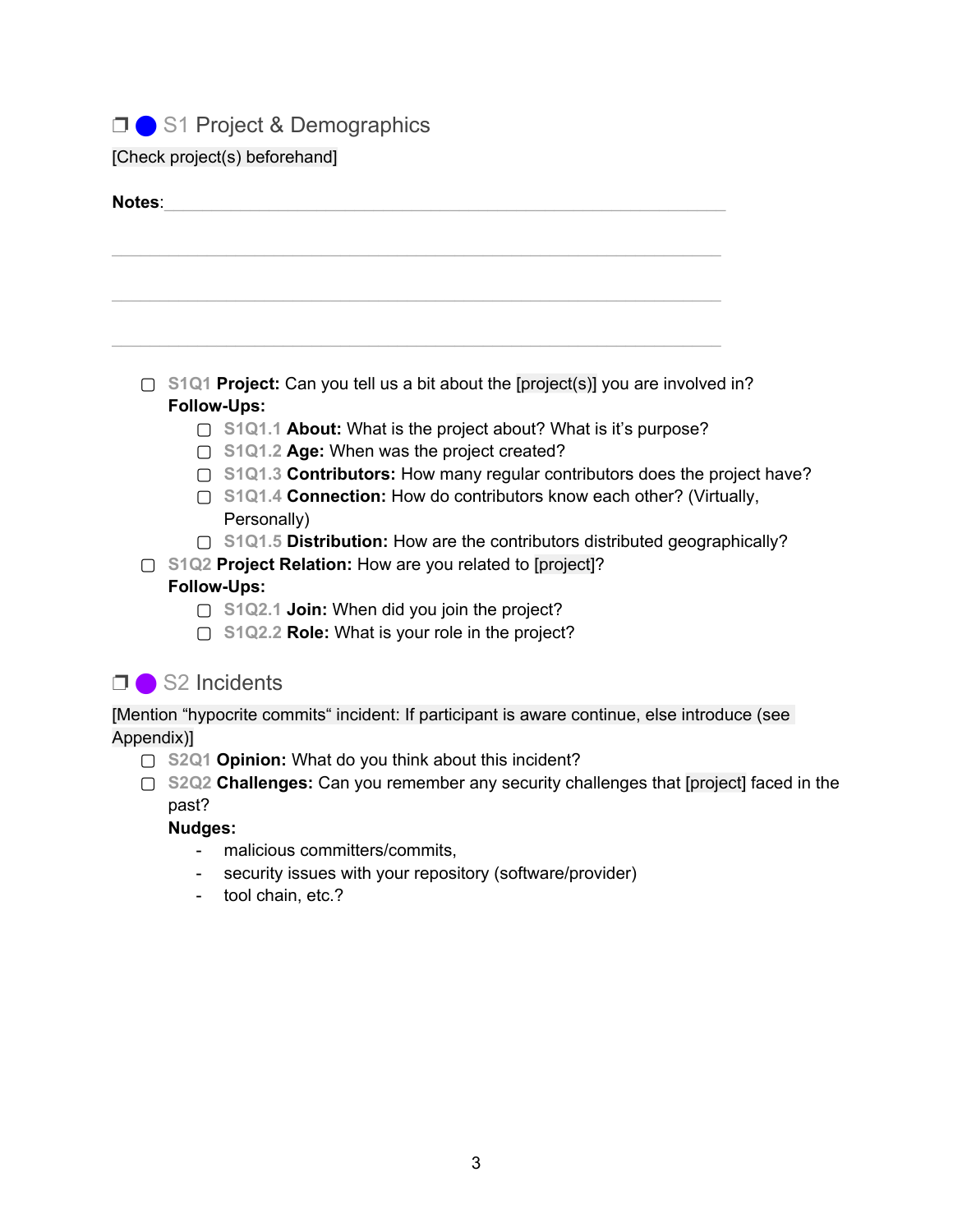# □ S3 Guidance

- ▢ **S3Q1 Guidance:** Are there guides/best practices/hints available for contributors, maintainers, etc.?
- [IF NOT Guidance]:
	- What are your thoughts about including guides/best practices/hints for contributors, maintainers, etc.?

#### **Follow-Ups:**

- **▢ S3Q1.1 Infrastructure:** Does your project have security guidelines for configuring/running infrastructure? (cloud, VCS, etc.)
- **▢ S3Q1.2 Languages:** Does [project] use security or style guidelines for the utilized programming languages? What do they cover?
- ▢ **S3Q1.3 Cryptography**: If you're using cryptography in your code: Do you have a guide on how to use cryptography? (forbidden functions etc.)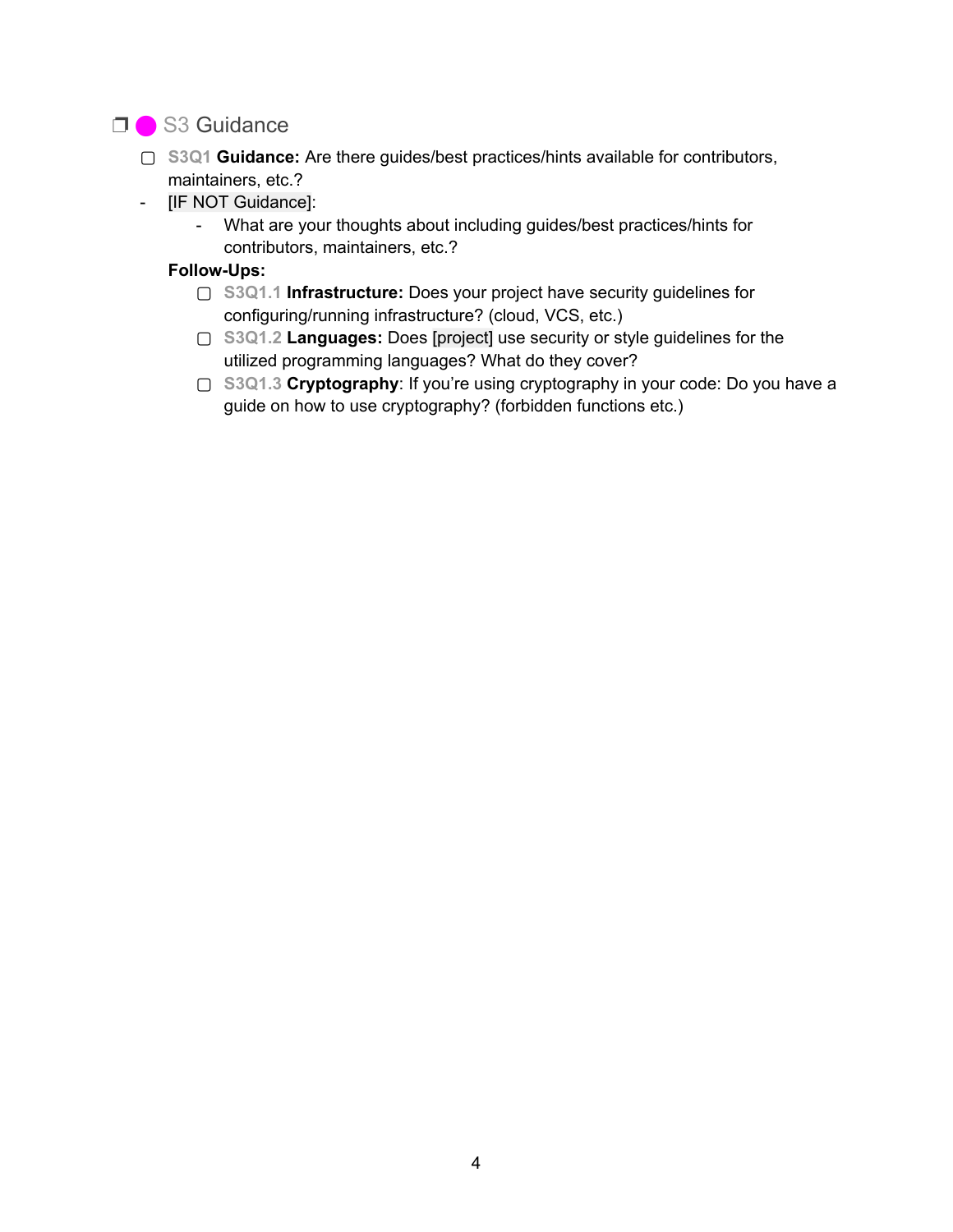# □ S4 Security Policies

- ▢ **S4Q1 Security Policies**: What do your security policies contain?
- [IF NOT Policies]:

- What would you like your security policies to contain?

#### **Follow-Ups:**

- ▢ **S4Q1.1 Content**: What specific parts do they cover?
- ▢ **S4Q1.2 Applicability**: Do these have to be read and acknowledged by committers/contributors?
- ▢ **S4Q2 Disclosure Policies:** What is the (coordinated) disclosure policy of the project?
- ▢ **S4Q3 Security Incidents:** How are security incidents/issues handled?
	- ▢ **S4Q3.1 Policy:** By what policy?
	- ▢ **S4Q3.2 Who:** By whom? (specific security team?)
	- ▢ **S4Q3.3 Access:** Private/Public?
	- ▢ **S4Q3.4 Process:** Are there "Playbooks" for Incident Response and Vulnerability Management? (What do these specify?)
	- ▢ **S4Q3.5 History:** How was this process developed?

▢ **S4Q4 Security Testing / Reviews**: What measures do you have to test security? **Follow-Ups:**

- ▢ **S4Q4.1 Aspects:** What aspects of security are checked and how?
- ▢ **S4Q4.2 Tools:** Is the project using specific (software) tools? (SAST, DAST, Manual, Pentests)
- ▢ **S4Q4.3 Project Stages:** At what stages of the project? (Only initially, on changes, etc.)
- ▢ **S4Q4.4 Frequency:** How often are manual security reviews done? Pentesting etc.? Who carries out these reviews? (skills, external/internal person)
- ▢ **S4Q4.5 Threat Modeling:** Is some form of Threat Modelling used?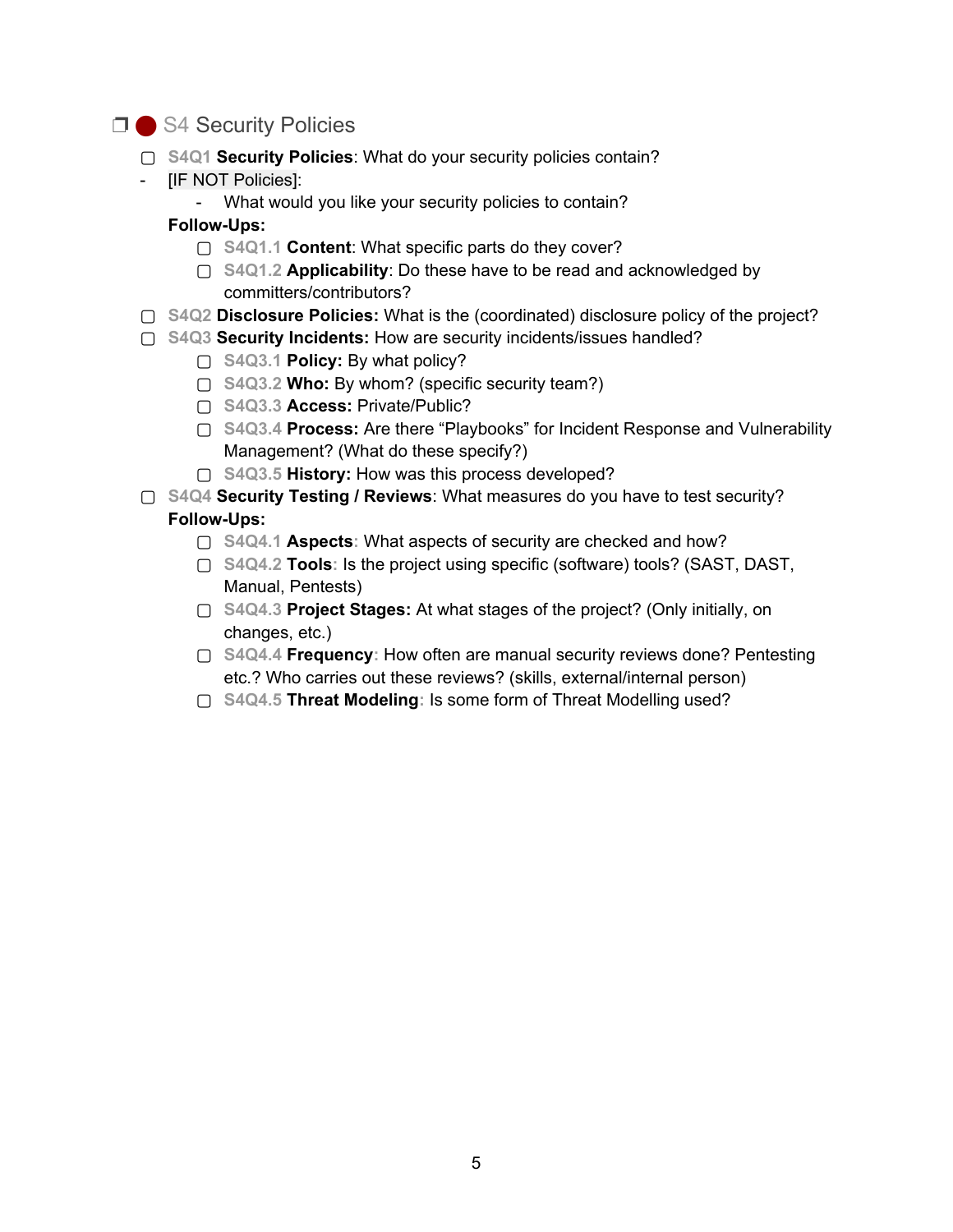# □ S5 Project Structure

▢ **S5Q1 Repository**: What does the general repository structure look like? (Filesystem, Stages, CI etc.)

#### **Follow-Ups:**

- ▢ **S5Q1.1 Stages**: What stages do exist? (Code → Commit → PRs → Review → CI for tests and Build  $\rightarrow$  Deployment, ...)
- ▢ **S5Q1.2 Control**: Who controls which stages?
- ▢ **S5Q1.3 Main**: How are branches setup? Is it possible to directly push to the main branch?
- ▢ **S5Q1.4 Systems**: How are Build and Deployment systems secured? Who has access/control?
- ▢ **S5Q1.5 PRs**: How are incoming pull requests handled?
- ▢ **S5Q1.6 Signed Commits**: Are commits signed? (Requires PGP key, how are those trusted?)
- ▢ **S5Q1.7 Secret Management**: Does the project use some form of secret management system?
- ▢ **S5Q1.8 Access**: Who has access to those systems?
- ▢ **S5Q2 Supply Chain**: What does the setup for the Supply Chain (e.g. libraries and other dependencies) look like?

#### **Follow-Ups:**

- ▢ **S5Q2.1 Criteria**: What criteria are considered when deciding on external libraries and dependencies?
- ▢ **S5Q2.2 Checks**: How are the processes to check if those are secure and trusted?
- ▢ **S5Q2.3 Vulnerabilities**: How is checked whether a dependency has security vulnerabilities? (SAST, code reviews, checking open source projects itself and its contributors, etc.)
- ▢ **S5Q2.4 Signed**: Do libraries have to be cryptographically signed?
- ▢ **S5Q2.5 Private Packages**: Does the project use a private package repository with vetted and secure dependencies?
- ▢ **S5Q3 Infrastructure**: Does the project have additional infrastructure such as a project website or chat tools?

#### **Follow-Ups:**

▢ **S5Q3.1 Access**: Who controls the additional infrastructure? Same set of maintainers for all infrastructure?

[We are now about halfway done]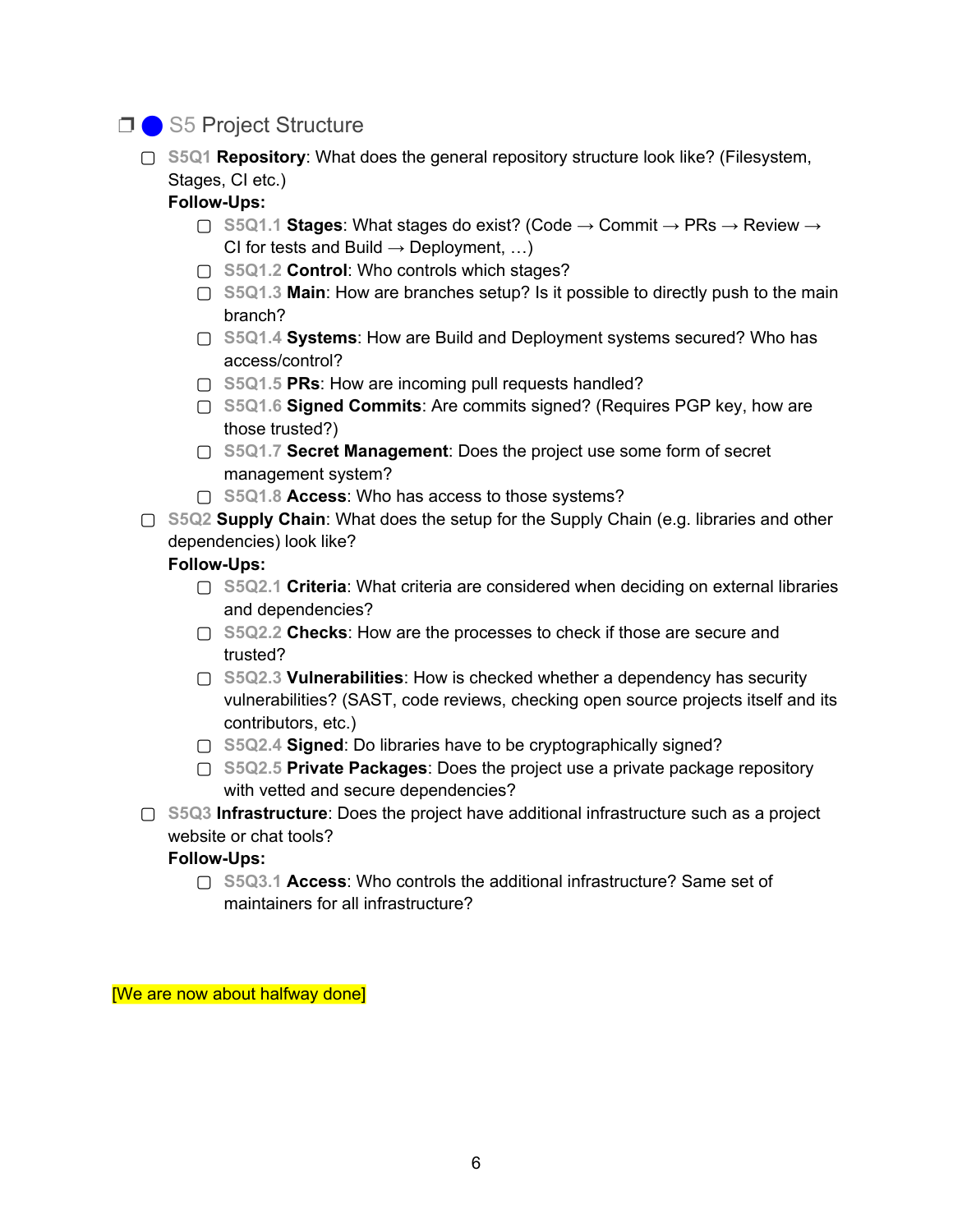#### ❐ ⬤ S6 Release and Updates

- ▢ **S6Q1 Releases**: How are releases and updates published? **Follow-Ups:**
	- ▢ **S6Q1.1 Decision**: How is decided if/when a security update is released?
	- ▢ **S6Q1.2 Secured**: What security concepts are considered for releases? Are releases "secured" in any way?
	- ▢ **S6Q1.3 Update System**: Are security updates made automatically? How does the update system work?
	- ▢ **S6Q1.4 Deprecation**: Do you publish information about deprecated / insecure versions?

### **□ ●** S7 Roles and Responsibilities

▢ **S7Q1 Contributors**: Can you tell us a bit about the maintainer / contributor hierarchy of the project?

**Follow-Ups:**

- ▢ **S7Q1.1 Security Roles**: Are there security specific roles in your projects?
- ▢ **S7Q1.2 Roles known**: Are these groups/roles common knowledge?

# ❐ ⬤ S8 Trusting Contributors

- ▢ **S8Q1 Trust**: Can you tell us a bit about the trust model of the project?
	- ▢ **S8Q1.1 Establish**: How do you establish trust for new committers?
	- ▢ **S8Q1.2 Identity**: Do you have some form of identity check? (e.g., by being coworkers, at conferences, etc.)
	- ▢ **S8Q1.3 Authentication**: Do you authenticate committers? (How?)
	- ▢ **S8Q1.4 Access Control**: Are you using some form of access control in your project?
	- ▢ **S8Q1.5 Trusted**: How could a new contributor become trusted members of the project / team?
- ▢ **S8Q2 License** Is there a Contributor License Agreement?
	- ▢ **Yes**: What does it look like?
	- ▢ **No**: Do you know why the project doesn't have one?
- ▢ **S8Q3 Public:** Does the project maintain a public list of contributors and their contributions?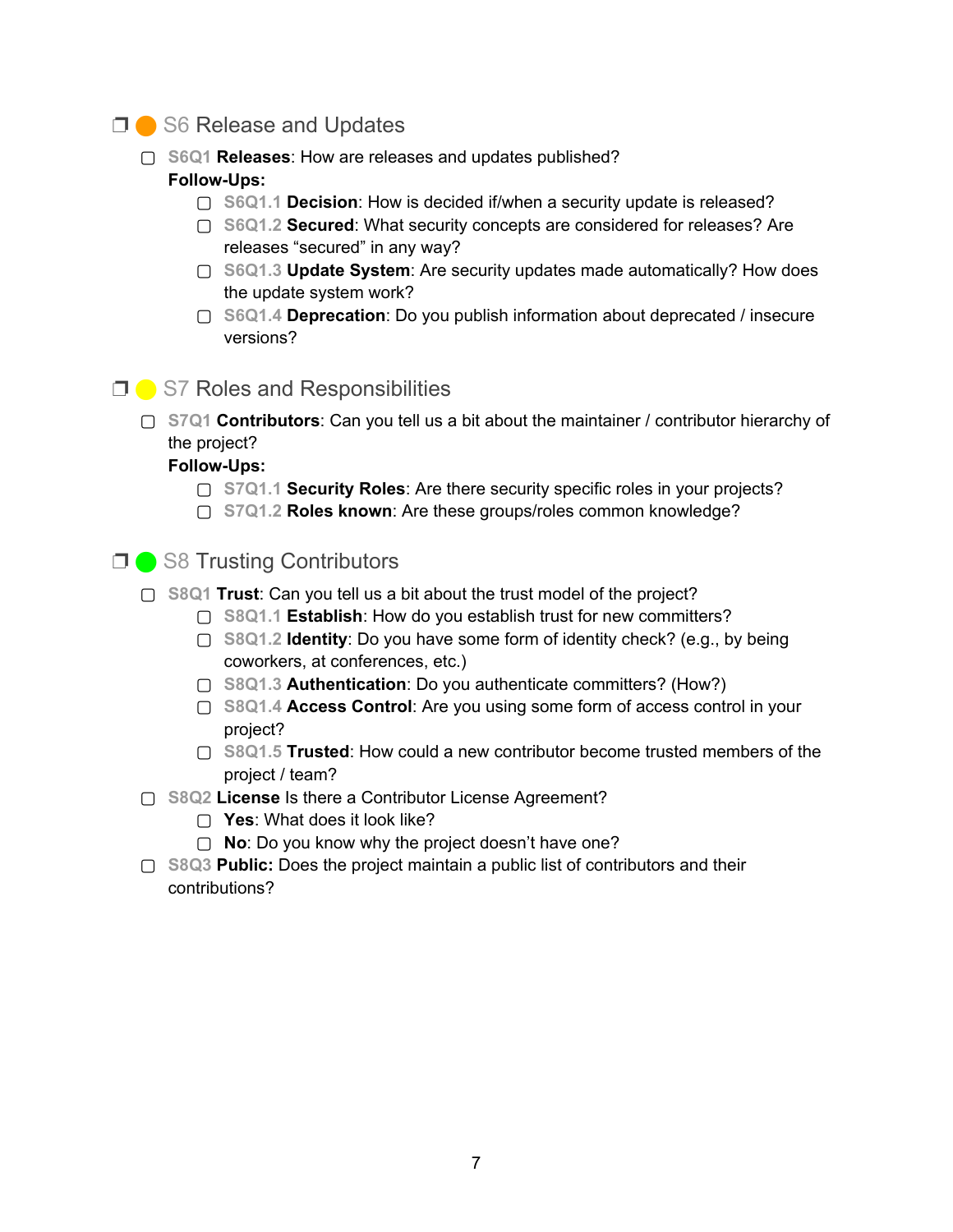# ❐ ⬤ S9 Untrustworthy Contributors

- ▢ **S9Q1 Trust Incidents**: Are you aware of any contributors that turned out to be not trustworthy?
- [IF NO]:
	- Assuming there is an untrustworthy contributor ...
	- ▢ **S9Q1.1 Approach**: How did the project deal with such a situation?
	- ▢ **S9Q1.2 Excluding**: If applicable, can you explain the process for excluding contributors from the project?
	- ▢ **S9Q1.3 Identifying**: How does the process for identifying untrustworthy contributors look like?
- ▢ **S9Q2 Trust Strategy**: What is the project's strategy to deal with contributors who become untrustworthy?
	- ▢ **S9Q2.1 Who**: Who makes the decision? (BDFL, committee, maintainers)
	- ▢ **S9Q2.2 Playbook**: Is there a playbook/defined process?
	- ▢ **S9Q2.3 Circumstances**: Under which circumstances are untrustworthy committers excluded from future contributions?
	- ▢ **S9Q2.4 Process**: What does the exclusion process look like?
	- ▢ **S9Q2.5 Investigation**: Does the project have a defined process to investigate potential vulnerable contributions?
- ▢ **S9Q3 Removal**: Did the project decide to remove their contributions?
	- ▢ **S9Q3.1 Decision**: How was this decision made?
	- ▢ **S9Q3.2 Process**: What did the removal process look like?

#### [We are now at the last question block]

**□ ● S10 Problems and Improvements** 

▢ **S10Q1 Reputation**: What is, in your personal opinion, the reputation of the project in terms of security and trust?

#### **Follow-Ups:**

- ▢ **S10Q1.1 Internal**: Internal reputation.
- ▢ **S10Q1.2 External:** External reputation.
- ▢ **S10Q2 Improvements Project**: Assuming no limitations whatsoever (e.g., monetary or in terms of people-power), how would you personally like to improve security and trust in the project?

#### **Follow-Ups:**

- ▢ **S10Q2.1 Problems**: Where do you see problems in the current system?
- ▢ **S10Q2.2 Why Exist:** What do you think are the reasons for the current (trust) system to be the way it is?
- ▢ **S10Q2.3 Improvements:** What would you like to improve?